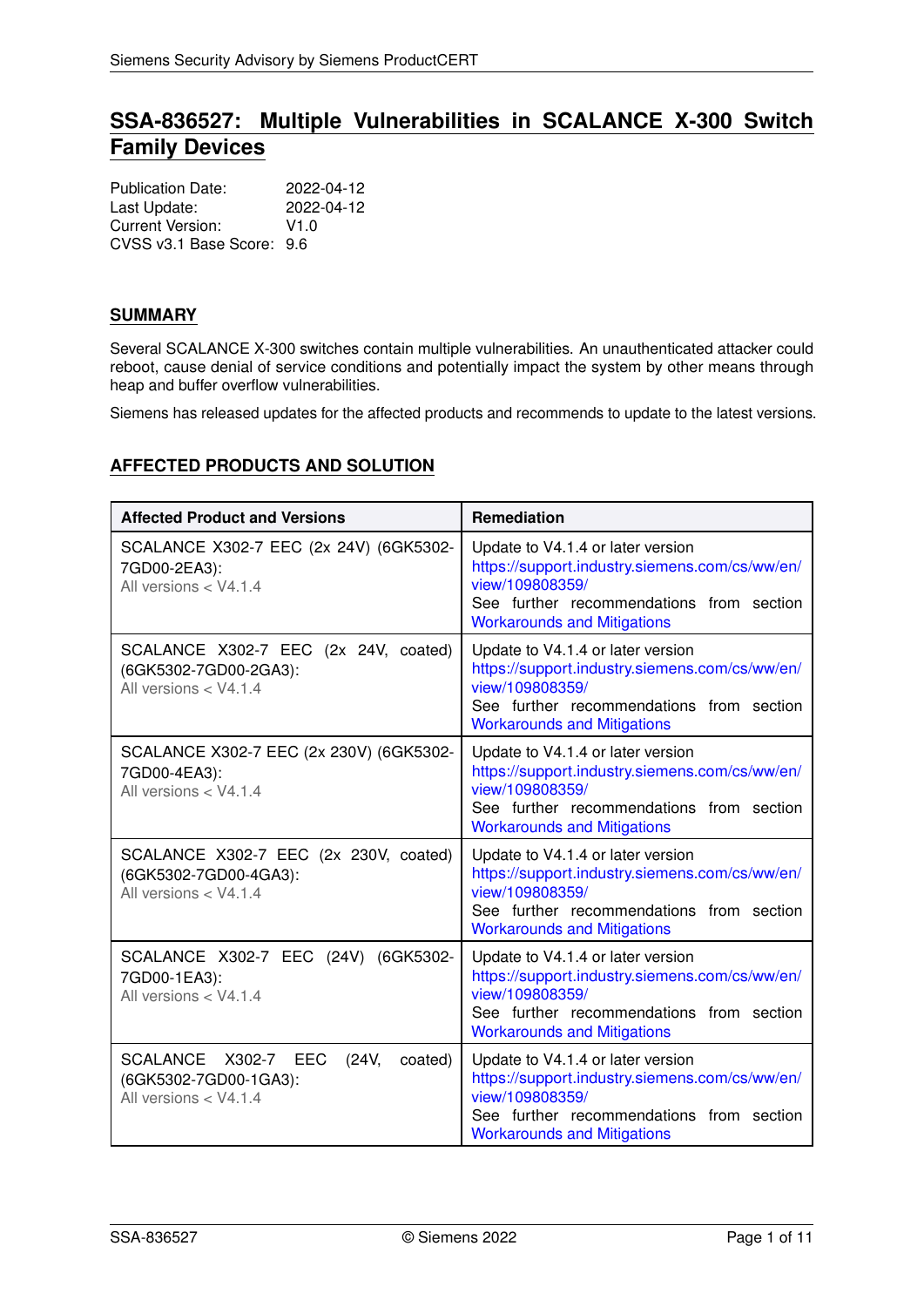| SCALANCE X302-7 EEC (230V) (6GK5302-<br>7GD00-3EA3):<br>All versions < V4.1.4                            | Update to V4.1.4 or later version<br>https://support.industry.siemens.com/cs/ww/en/<br>view/109808359/<br>See further recommendations from section<br><b>Workarounds and Mitigations</b> |
|----------------------------------------------------------------------------------------------------------|------------------------------------------------------------------------------------------------------------------------------------------------------------------------------------------|
| SCALANCE X302-7 EEC<br>(230V,<br>coated)<br>(6GK5302-7GD00-3GA3):<br>All versions < V4.1.4               | Update to V4.1.4 or later version<br>https://support.industry.siemens.com/cs/ww/en/<br>view/109808359/<br>See further recommendations from section<br><b>Workarounds and Mitigations</b> |
| <b>SCALANCE</b><br>X304-2FE<br>(6GK5304-2BD00-<br>2AA3):<br>All versions < V4.1.4                        | Update to V4.1.4 or later version<br>https://support.industry.siemens.com/cs/ww/en/<br>view/109808359/<br>See further recommendations from section<br><b>Workarounds and Mitigations</b> |
| SCALANCE X306-1LD FE (6GK5306-1BF00-<br>2AA3):<br>All versions < V4.1.4                                  | Update to V4.1.4 or later version<br>https://support.industry.siemens.com/cs/ww/en/<br>view/109808359/<br>See further recommendations from section<br><b>Workarounds and Mitigations</b> |
| SCALANCE X307-2 EEC (2x 24V) (6GK5307-<br>2FD00-2EA3):<br>All versions < V4.1.4                          | Update to V4.1.4 or later version<br>https://support.industry.siemens.com/cs/ww/en/<br>view/109808359/<br>See further recommendations from section<br><b>Workarounds and Mitigations</b> |
| SCALANCE X307-2 EEC (2x 24V, coated)<br>(6GK5307-2FD00-2GA3):<br>All versions < V4.1.4                   | Update to V4.1.4 or later version<br>https://support.industry.siemens.com/cs/ww/en/<br>view/109808359/<br>See further recommendations from section<br><b>Workarounds and Mitigations</b> |
| SCALANCE X307-2 EEC (2x 230V) (6GK5307-<br>2FD00-4EA3):<br>All versions < V4.1.4                         | Update to V4.1.4 or later version<br>https://support.industry.siemens.com/cs/ww/en/<br>view/109808359/<br>See further recommendations from section<br><b>Workarounds and Mitigations</b> |
| SCALANCE X307-2 EEC (2x 230V, coated)<br>(6GK5307-2FD00-4GA3):<br>All versions < V4.1.4                  | Update to V4.1.4 or later version<br>https://support.industry.siemens.com/cs/ww/en/<br>view/109808359/<br>See further recommendations from section<br><b>Workarounds and Mitigations</b> |
| SCALANCE X307-2 EEC (24V) (6GK5307-<br>2FD00-1EA3):<br>All versions < V4.1.4                             | Update to V4.1.4 or later version<br>https://support.industry.siemens.com/cs/ww/en/<br>view/109808359/<br>See further recommendations from section<br><b>Workarounds and Mitigations</b> |
| <b>SCALANCE</b><br>X307-2<br>(24V,<br>EEC<br>coated)<br>(6GK5307-2FD00-1GA3):<br>All versions $<$ V4.1.4 | Update to V4.1.4 or later version<br>https://support.industry.siemens.com/cs/ww/en/<br>view/109808359/<br>See further recommendations from section<br><b>Workarounds and Mitigations</b> |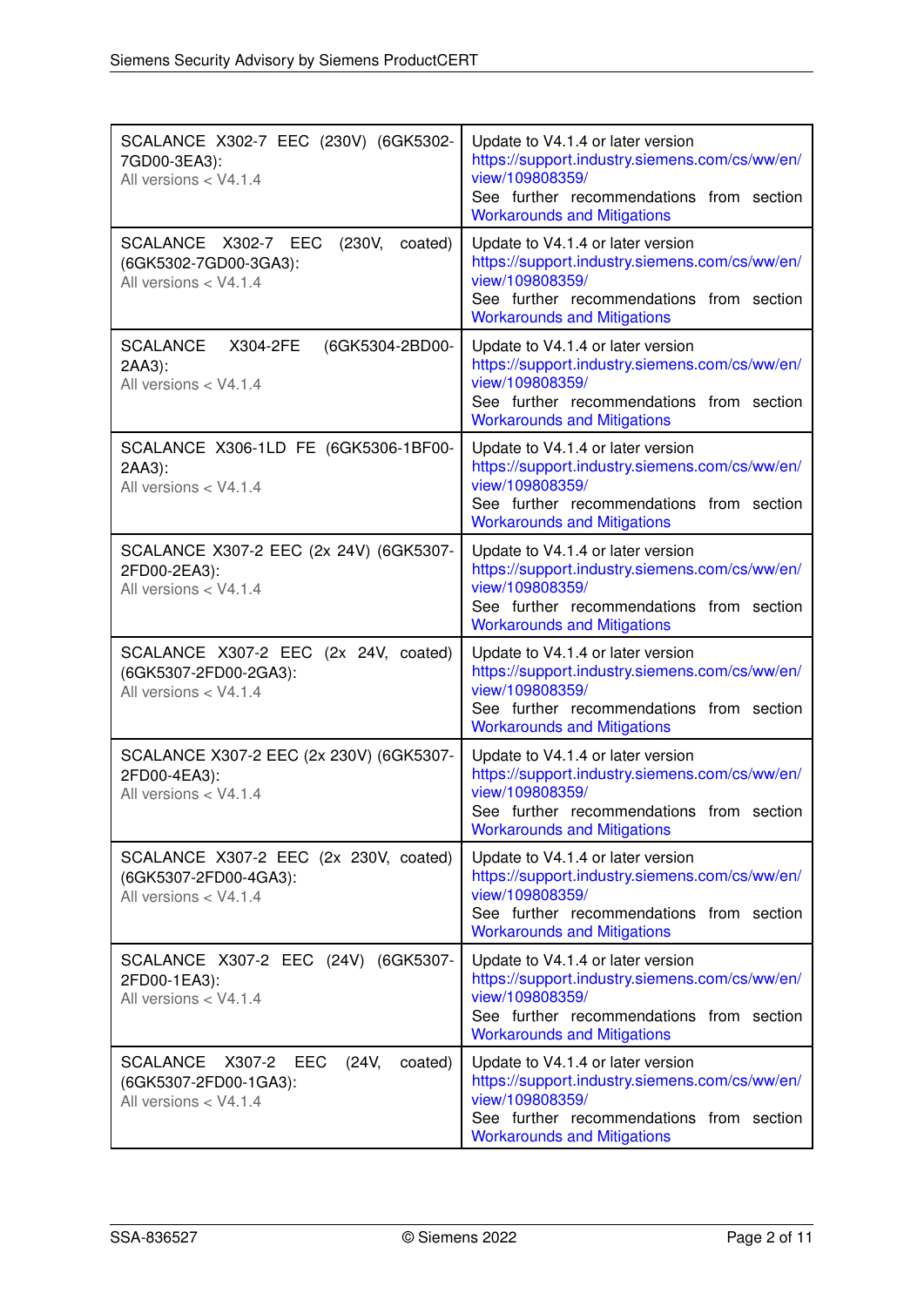| SCALANCE X307-2 EEC (230V) (6GK5307-<br>2FD00-3EA3):<br>All versions < V4.1.4 | Update to V4.1.4 or later version<br>https://support.industry.siemens.com/cs/ww/en/<br>view/109808359/<br>See further recommendations from section<br><b>Workarounds and Mitigations</b> |
|-------------------------------------------------------------------------------|------------------------------------------------------------------------------------------------------------------------------------------------------------------------------------------|
| SCALANCE X307-2 EEC                                                           | Update to V4.1.4 or later version                                                                                                                                                        |
| (230V,                                                                        | https://support.industry.siemens.com/cs/ww/en/                                                                                                                                           |
| coated)                                                                       | view/109808359/                                                                                                                                                                          |
| (6GK5307-2FD00-3GA3):                                                         | See further recommendations from section                                                                                                                                                 |
| All versions < V4.1.4                                                         | <b>Workarounds and Mitigations</b>                                                                                                                                                       |
| SCALANCE X307-3 (6GK5307-3BL00-2AA3):<br>All versions $<$ V4.1.4              | Update to V4.1.4 or later version<br>https://support.industry.siemens.com/cs/ww/en/<br>view/109808359/<br>See further recommendations from section<br><b>Workarounds and Mitigations</b> |
| SCALANCE X307-3 (6GK5307-3BL10-2AA3):<br>All versions < V4.1.4                | Update to V4.1.4 or later version<br>https://support.industry.siemens.com/cs/ww/en/<br>view/109808359/<br>See further recommendations from section<br><b>Workarounds and Mitigations</b> |
| X307-3LD                                                                      | Update to V4.1.4 or later version                                                                                                                                                        |
| <b>SCALANCE</b>                                                               | https://support.industry.siemens.com/cs/ww/en/                                                                                                                                           |
| (6GK5307-3BM00-                                                               | view/109808359/                                                                                                                                                                          |
| 2AA3):                                                                        | See further recommendations from section                                                                                                                                                 |
| All versions < V4.1.4                                                         | <b>Workarounds and Mitigations</b>                                                                                                                                                       |
| <b>SCALANCE</b>                                                               | Update to V4.1.4 or later version                                                                                                                                                        |
| X307-3LD                                                                      | https://support.industry.siemens.com/cs/ww/en/                                                                                                                                           |
| (6GK5307-3BM10-                                                               | view/109808359/                                                                                                                                                                          |
| 2AA3):                                                                        | See further recommendations from section                                                                                                                                                 |
| All versions < V4.1.4                                                         | <b>Workarounds and Mitigations</b>                                                                                                                                                       |
| SCALANCE X308-2 (6GK5308-2FL00-2AA3):<br>All versions < V4.1.4                | Update to V4.1.4 or later version<br>https://support.industry.siemens.com/cs/ww/en/<br>view/109808359/<br>See further recommendations from section<br><b>Workarounds and Mitigations</b> |
| SCALANCE X308-2 (6GK5308-2FL10-2AA3):<br>All versions $<$ V4.1.4              | Update to V4.1.4 or later version<br>https://support.industry.siemens.com/cs/ww/en/<br>view/109808359/<br>See further recommendations from section<br><b>Workarounds and Mitigations</b> |
| <b>SCALANCE</b>                                                               | Update to V4.1.4 or later version                                                                                                                                                        |
| X308-2LD                                                                      | https://support.industry.siemens.com/cs/ww/en/                                                                                                                                           |
| (6GK5308-2FM00-                                                               | view/109808359/                                                                                                                                                                          |
| 2AA3):                                                                        | See further recommendations from section                                                                                                                                                 |
| All versions < V4.1.4                                                         | <b>Workarounds and Mitigations</b>                                                                                                                                                       |
| <b>SCALANCE</b>                                                               | Update to V4.1.4 or later version                                                                                                                                                        |
| X308-2LD                                                                      | https://support.industry.siemens.com/cs/ww/en/                                                                                                                                           |
| (6GK5308-2FM10-                                                               | view/109808359/                                                                                                                                                                          |
| 2AA3):                                                                        | See further recommendations from section                                                                                                                                                 |
| All versions < V4.1.4                                                         | <b>Workarounds and Mitigations</b>                                                                                                                                                       |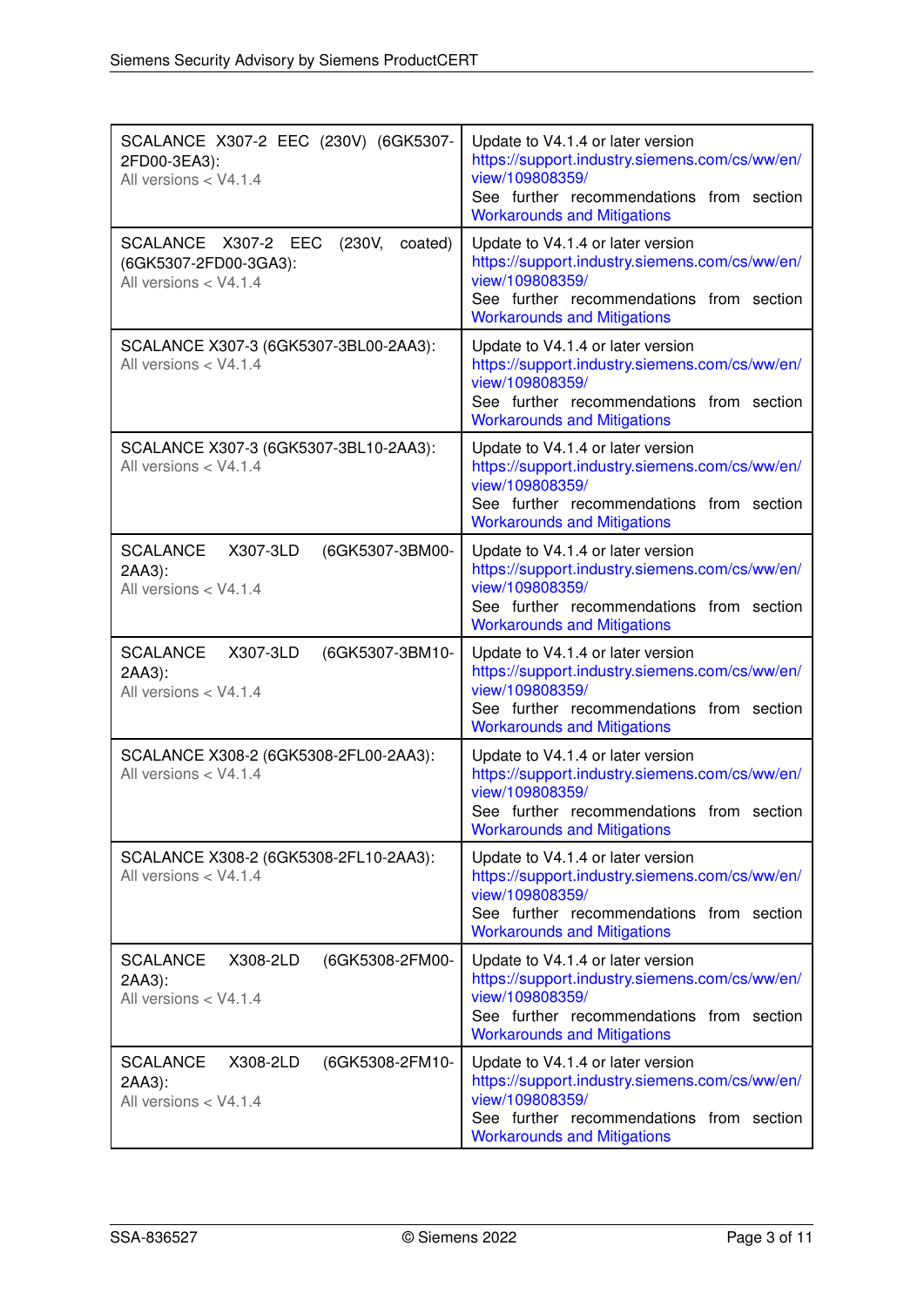| <b>SCALANCE</b><br>(6GK5308-2FN00-<br>X308-2LH<br>2AA3):<br>All versions < V4.1.4  | Update to V4.1.4 or later version<br>https://support.industry.siemens.com/cs/ww/en/<br>view/109808359/<br>See further recommendations from section<br><b>Workarounds and Mitigations</b> |
|------------------------------------------------------------------------------------|------------------------------------------------------------------------------------------------------------------------------------------------------------------------------------------|
| <b>SCALANCE</b><br>X308-2LH<br>(6GK5308-2FN10-<br>2AA3):<br>All versions < V4.1.4  | Update to V4.1.4 or later version<br>https://support.industry.siemens.com/cs/ww/en/<br>view/109808359/<br>See further recommendations from section<br><b>Workarounds and Mitigations</b> |
| <b>SCALANCE</b><br>X308-2LH+<br>(6GK5308-2FP00-<br>2AA3):<br>All versions < V4.1.4 | Update to V4.1.4 or later version<br>https://support.industry.siemens.com/cs/ww/en/<br>view/109808359/<br>See further recommendations from section<br><b>Workarounds and Mitigations</b> |
| <b>SCALANCE</b><br>X308-2LH+<br>(6GK5308-2FP10-<br>2AA3):<br>All versions < V4.1.4 | Update to V4.1.4 or later version<br>https://support.industry.siemens.com/cs/ww/en/<br>view/109808359/<br>See further recommendations from section<br><b>Workarounds and Mitigations</b> |
| SCALANCE X308-2M (6GK5308-2GG00-2AA2):<br>All versions < V4.1.4                    | Update to V4.1.4 or later version<br>https://support.industry.siemens.com/cs/ww/en/<br>view/109808359/<br>See further recommendations from section<br><b>Workarounds and Mitigations</b> |
| SCALANCE X308-2M (6GK5308-2GG10-2AA2):<br>All versions < V4.1.4                    | Update to V4.1.4 or later version<br>https://support.industry.siemens.com/cs/ww/en/<br>view/109808359/<br>See further recommendations from section<br><b>Workarounds and Mitigations</b> |
| SCALANCE X308-2M PoE (6GK5308-2QG00-<br>2AA2):<br>All versions < V4.1.4            | Update to V4.1.4 or later version<br>https://support.industry.siemens.com/cs/ww/en/<br>view/109808359/<br>See further recommendations from section<br><b>Workarounds and Mitigations</b> |
| SCALANCE X308-2M PoE (6GK5308-2QG10-<br>2AA2):<br>All versions < V4.1.4            | Update to V4.1.4 or later version<br>https://support.industry.siemens.com/cs/ww/en/<br>view/109808359/<br>See further recommendations from section<br><b>Workarounds and Mitigations</b> |
| SCALANCE X308-2M TS (6GK5308-2GG00-<br>2CA2):<br>All versions < V4.1.4             | Update to V4.1.4 or later version<br>https://support.industry.siemens.com/cs/ww/en/<br>view/109808359/<br>See further recommendations from section<br><b>Workarounds and Mitigations</b> |
| SCALANCE X308-2M TS (6GK5308-2GG10-<br>2CA2):<br>All versions < V4.1.4             | Update to V4.1.4 or later version<br>https://support.industry.siemens.com/cs/ww/en/<br>view/109808359/<br>See further recommendations from section<br><b>Workarounds and Mitigations</b> |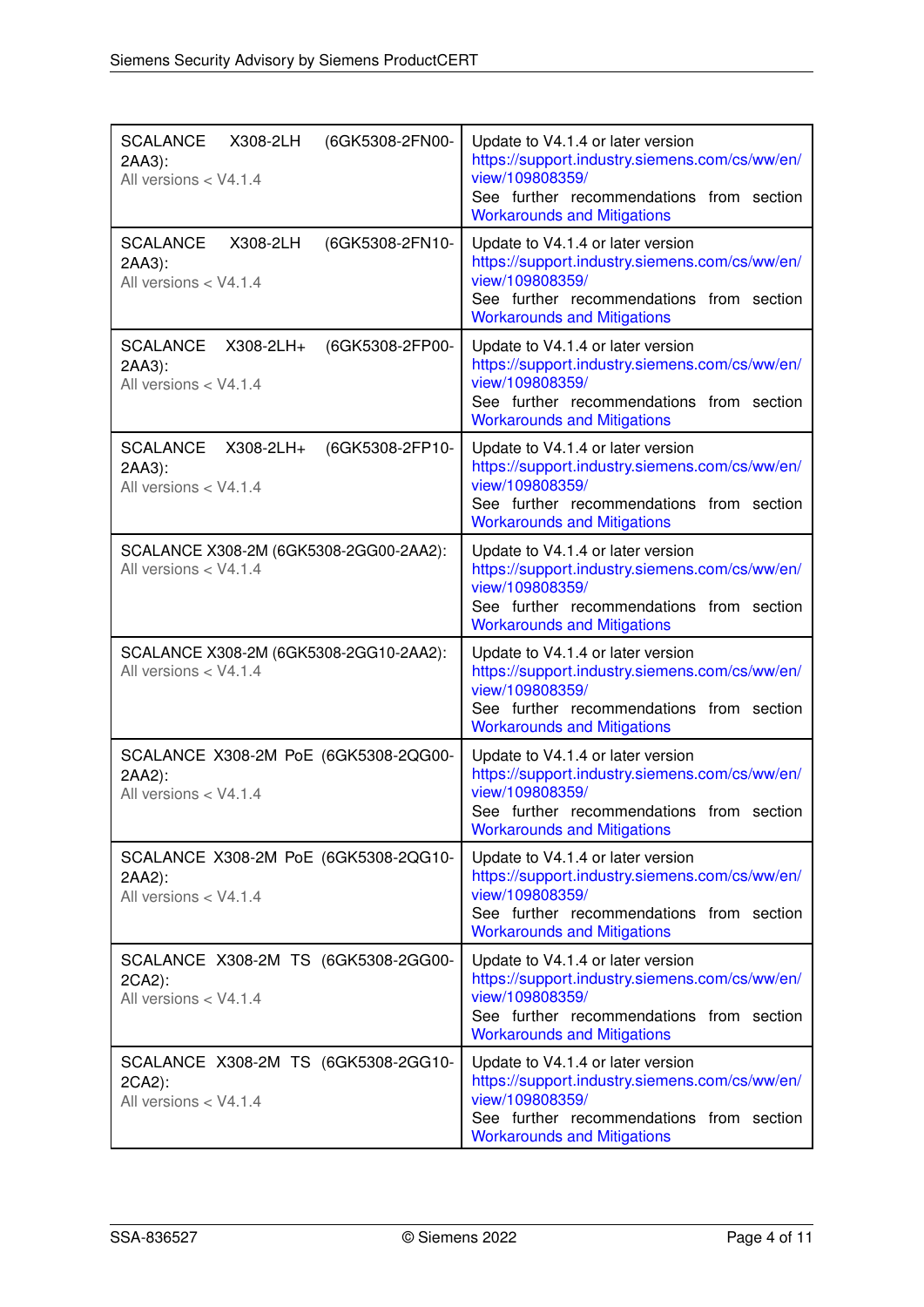| SCALANCE X310 (6GK5310-0FA00-2AA3):<br>All versions < V4.1.4                                     | Update to V4.1.4 or later version<br>https://support.industry.siemens.com/cs/ww/en/<br>view/109808359/<br>See further recommendations from section                                                                             |
|--------------------------------------------------------------------------------------------------|--------------------------------------------------------------------------------------------------------------------------------------------------------------------------------------------------------------------------------|
| SCALANCE X310 (6GK5310-0FA10-2AA3):<br>All versions < V4.1.4                                     | <b>Workarounds and Mitigations</b><br>Update to V4.1.4 or later version<br>https://support.industry.siemens.com/cs/ww/en/<br>view/109808359/<br>See further recommendations from section                                       |
| SCALANCE X310FE (6GK5310-0BA00-2AA3):<br>All versions < V4.1.4                                   | <b>Workarounds and Mitigations</b><br>Update to V4.1.4 or later version<br>https://support.industry.siemens.com/cs/ww/en/<br>view/109808359/<br>See further recommendations from section<br><b>Workarounds and Mitigations</b> |
| SCALANCE X310FE (6GK5310-0BA10-2AA3):<br>All versions < V4.1.4                                   | Update to V4.1.4 or later version<br>https://support.industry.siemens.com/cs/ww/en/<br>view/109808359/<br>See further recommendations from section<br><b>Workarounds and Mitigations</b>                                       |
| SCALANCE X320-1 FE<br>(6GK5320-1BD00-<br>2AA3):<br>All versions < V4.1.4                         | Update to V4.1.4 or later version<br>https://support.industry.siemens.com/cs/ww/en/<br>view/109808359/<br>See further recommendations from section<br><b>Workarounds and Mitigations</b>                                       |
| SCALANCE X320-1-2LD FE (6GK5320-3BF00-<br>2AA3):<br>All versions < V4.1.4                        | Update to V4.1.4 or later version<br>https://support.industry.siemens.com/cs/ww/en/<br>view/109808359/<br>See further recommendations from section<br><b>Workarounds and Mitigations</b>                                       |
| SCALANCE X408-2 (6GK5408-2FD00-2AA2):<br>All versions < V4.1.4                                   | Update to V4.1.4 or later version<br>https://support.industry.siemens.com/cs/ww/en/<br>view/109808359/<br>See further recommendations from section<br><b>Workarounds and Mitigations</b>                                       |
| SCALANCE XR324-4M EEC (2x 24V, ports on<br>front) (6GK5324-4GG00-2ER2):<br>All versions < V4.1.4 | Update to V4.1.4 or later version<br>https://support.industry.siemens.com/cs/ww/en/<br>view/109808359/<br>See further recommendations from section<br><b>Workarounds and Mitigations</b>                                       |
| SCALANCE XR324-4M EEC (2x 24V, ports on<br>front) (6GK5324-4GG10-2ER2):<br>All versions < V4.1.4 | Update to V4.1.4 or later version<br>https://support.industry.siemens.com/cs/ww/en/<br>view/109808359/<br>See further recommendations from section<br><b>Workarounds and Mitigations</b>                                       |
| SCALANCE XR324-4M EEC (2x 24V, ports on<br>rear) (6GK5324-4GG00-2JR2):<br>All versions < V4.1.4  | Update to V4.1.4 or later version<br>https://support.industry.siemens.com/cs/ww/en/<br>view/109808359/<br>See further recommendations from section<br><b>Workarounds and Mitigations</b>                                       |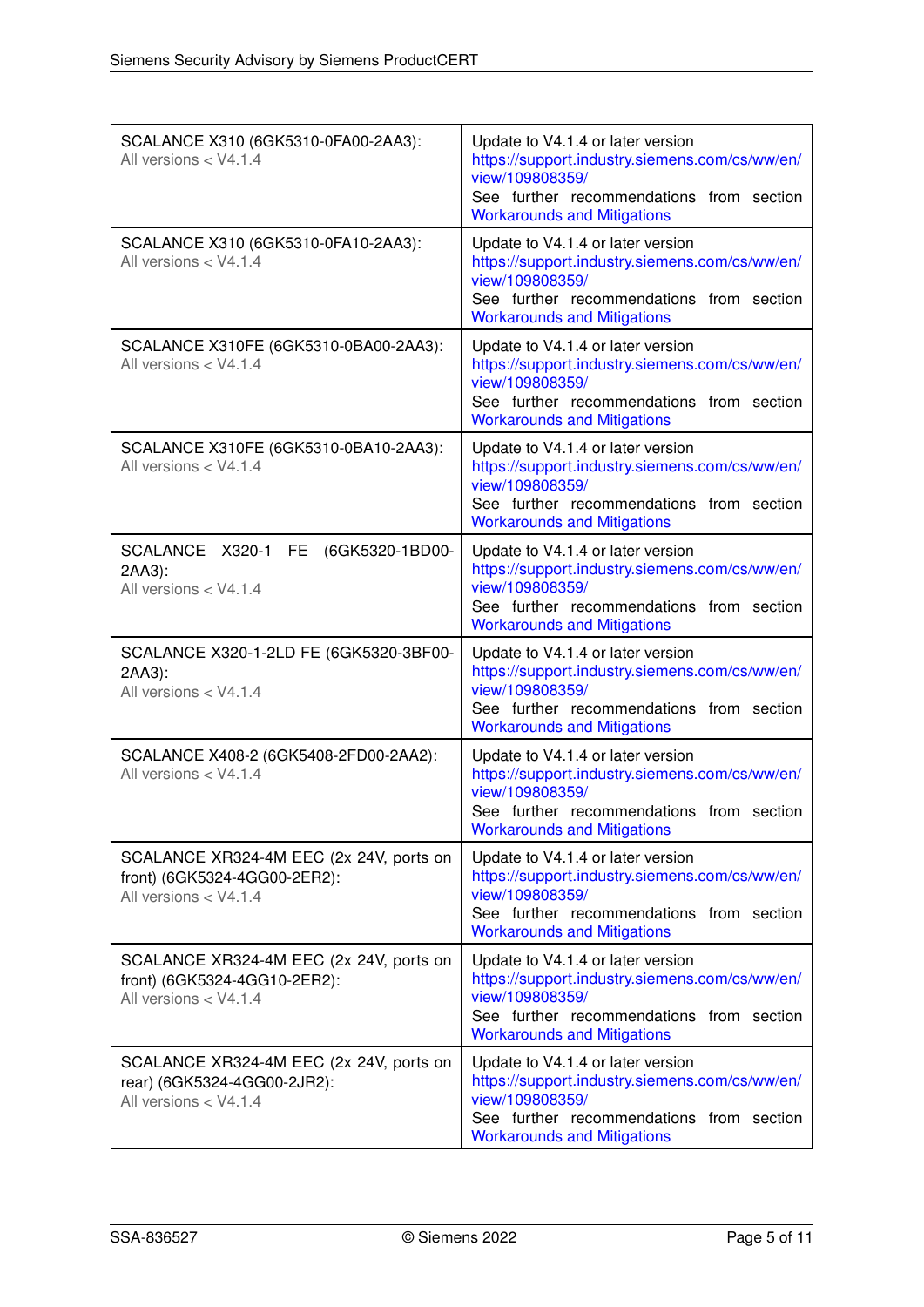| SCALANCE XR324-4M EEC (2x 24V, ports on<br>rear) (6GK5324-4GG10-2JR2):<br>All versions < V4.1.4                        | Update to V4.1.4 or later version<br>https://support.industry.siemens.com/cs/ww/en/<br>view/109808359/<br>See further recommendations from section<br><b>Workarounds and Mitigations</b> |
|------------------------------------------------------------------------------------------------------------------------|------------------------------------------------------------------------------------------------------------------------------------------------------------------------------------------|
| SCALANCE XR324-4M EEC (2x 100-240VAC/60-<br>250VDC, ports on front) (6GK5324-4GG00-<br>4ER2):<br>All versions < V4.1.4 | Update to V4.1.4 or later version<br>https://support.industry.siemens.com/cs/ww/en/<br>view/109808359/<br>See further recommendations from section<br><b>Workarounds and Mitigations</b> |
| SCALANCE XR324-4M EEC (2x 100-240VAC/60-<br>250VDC, ports on front) (6GK5324-4GG10-<br>4ER2):<br>All versions < V4.1.4 | Update to V4.1.4 or later version<br>https://support.industry.siemens.com/cs/ww/en/<br>view/109808359/<br>See further recommendations from section<br><b>Workarounds and Mitigations</b> |
| SCALANCE XR324-4M EEC (2x 100-240VAC/60-<br>250VDC, ports on rear) (6GK5324-4GG00-<br>4JR2):<br>All versions < V4.1.4  | Update to V4.1.4 or later version<br>https://support.industry.siemens.com/cs/ww/en/<br>view/109808359/<br>See further recommendations from section<br><b>Workarounds and Mitigations</b> |
| SCALANCE XR324-4M EEC (2x 100-240VAC/60-<br>250VDC, ports on rear) (6GK5324-4GG10-<br>4JR2):<br>All versions < V4.1.4  | Update to V4.1.4 or later version<br>https://support.industry.siemens.com/cs/ww/en/<br>view/109808359/<br>See further recommendations from section<br><b>Workarounds and Mitigations</b> |
| SCALANCE XR324-4M EEC (24V, ports on front)<br>(6GK5324-4GG00-1ER2):<br>All versions < V4.1.4                          | Update to V4.1.4 or later version<br>https://support.industry.siemens.com/cs/ww/en/<br>view/109808359/<br>See further recommendations from section<br><b>Workarounds and Mitigations</b> |
| SCALANCE XR324-4M EEC (24V, ports on front)<br>(6GK5324-4GG10-1ER2):<br>All versions < V4.1.4                          | Update to V4.1.4 or later version<br>https://support.industry.siemens.com/cs/ww/en/<br>view/109808359/<br>See further recommendations from section<br><b>Workarounds and Mitigations</b> |
| SCALANCE XR324-4M EEC (24V, ports on rear)<br>(6GK5324-4GG00-1JR2):<br>All versions < V4.1.4                           | Update to V4.1.4 or later version<br>https://support.industry.siemens.com/cs/ww/en/<br>view/109808359/<br>See further recommendations from section<br><b>Workarounds and Mitigations</b> |
| SCALANCE XR324-4M EEC (24V, ports on rear)<br>(6GK5324-4GG10-1JR2):<br>All versions < V4.1.4                           | Update to V4.1.4 or later version<br>https://support.industry.siemens.com/cs/ww/en/<br>view/109808359/<br>See further recommendations from section<br><b>Workarounds and Mitigations</b> |
| SCALANCE XR324-4M EEC (100-240VAC/60-<br>250VDC, ports on front) (6GK5324-4GG00-<br>3ER2):<br>All versions < V4.1.4    | Update to V4.1.4 or later version<br>https://support.industry.siemens.com/cs/ww/en/<br>view/109808359/<br>See further recommendations from section<br><b>Workarounds and Mitigations</b> |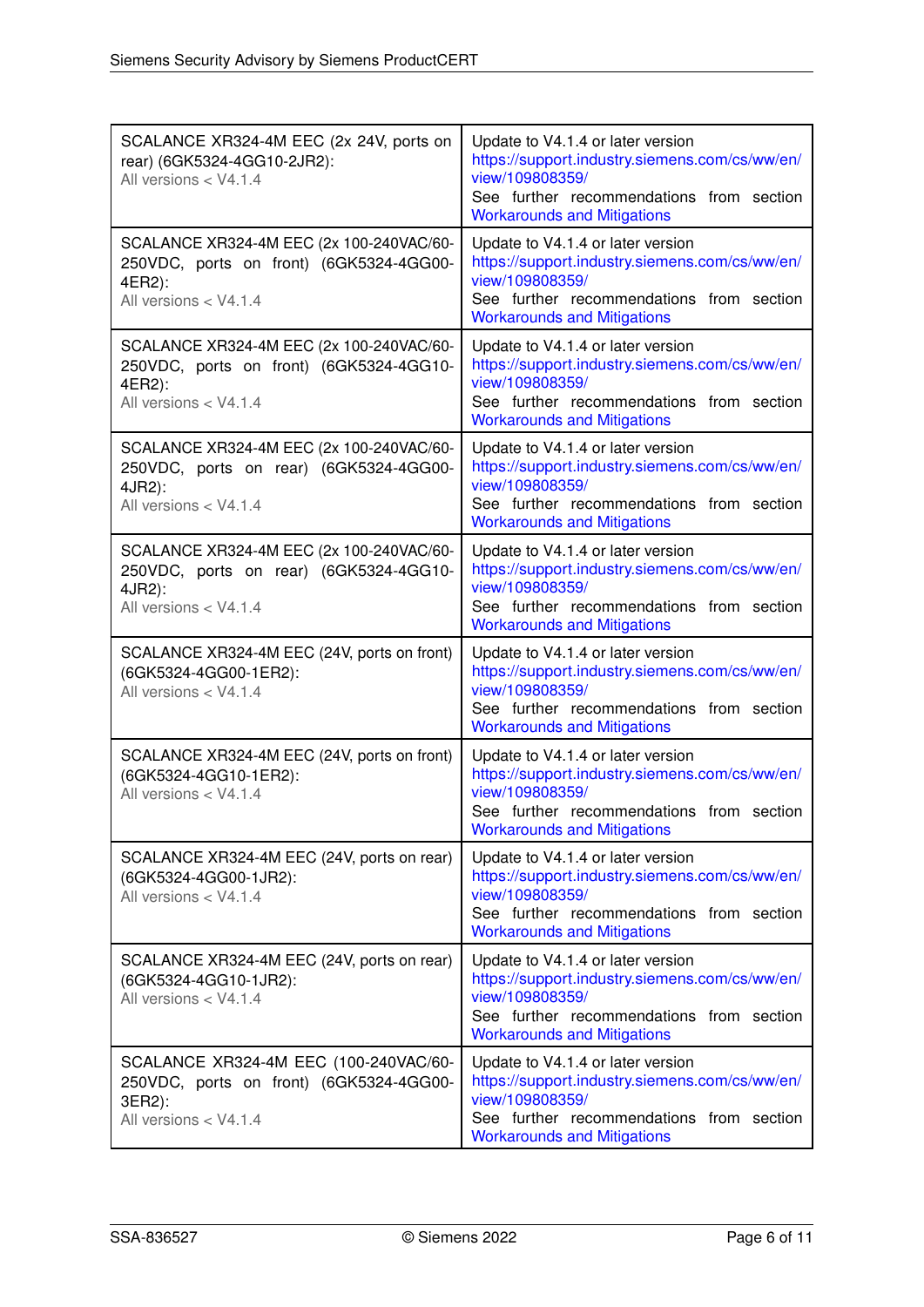| SCALANCE XR324-4M EEC (100-240VAC/60-<br>250VDC, ports on front) (6GK5324-4GG10-<br>3ER2):<br>All versions < V4.1.4 | Update to V4.1.4 or later version<br>https://support.industry.siemens.com/cs/ww/en/<br>view/109808359/<br>See further recommendations from section<br><b>Workarounds and Mitigations</b> |
|---------------------------------------------------------------------------------------------------------------------|------------------------------------------------------------------------------------------------------------------------------------------------------------------------------------------|
| SCALANCE XR324-4M EEC (100-240VAC/60-<br>250VDC, ports on rear) (6GK5324-4GG00-<br>3JR2):<br>All versions < V4.1.4  | Update to V4.1.4 or later version<br>https://support.industry.siemens.com/cs/ww/en/<br>view/109808359/<br>See further recommendations from section<br><b>Workarounds and Mitigations</b> |
| SCALANCE XR324-4M EEC (100-240VAC/60-<br>250VDC, ports on rear) (6GK5324-4GG10-<br>3JR2):<br>All versions < V4.1.4  | Update to V4.1.4 or later version<br>https://support.industry.siemens.com/cs/ww/en/<br>view/109808359/<br>See further recommendations from section<br><b>Workarounds and Mitigations</b> |
| SCALANCE XR324-4M PoE (24V, ports on front)<br>(6GK5324-4QG00-1AR2):<br>All versions < V4.1.4                       | Update to V4.1.4 or later version<br>https://support.industry.siemens.com/cs/ww/en/<br>view/109808359/<br>See further recommendations from section<br><b>Workarounds and Mitigations</b> |
| SCALANCE XR324-4M PoE (24V, ports on rear)<br>(6GK5324-4QG00-1HR2):<br>All versions < V4.1.4                        | Update to V4.1.4 or later version<br>https://support.industry.siemens.com/cs/ww/en/<br>view/109808359/<br>See further recommendations from section<br><b>Workarounds and Mitigations</b> |
| SCALANCE XR324-4M PoE (230V, ports on front)<br>(6GK5324-4QG00-3AR2):<br>All versions < V4.1.4                      | Update to V4.1.4 or later version<br>https://support.industry.siemens.com/cs/ww/en/<br>view/109808359/<br>See further recommendations from section<br><b>Workarounds and Mitigations</b> |
| SCALANCE XR324-4M PoE (230V, ports on rear)<br>(6GK5324-4QG00-3HR2):<br>All versions < V4.1.4                       | Update to V4.1.4 or later version<br>https://support.industry.siemens.com/cs/ww/en/<br>view/109808359/<br>See further recommendations from section<br><b>Workarounds and Mitigations</b> |
| SCALANCE XR324-4M PoE TS (24V, ports on<br>front) (6GK5324-4QG00-1CR2):<br>All versions < V4.1.4                    | Update to V4.1.4 or later version<br>https://support.industry.siemens.com/cs/ww/en/<br>view/109808359/<br>See further recommendations from section<br><b>Workarounds and Mitigations</b> |
| SCALANCE XR324-12M (24V, ports on front)<br>(6GK5324-0GG00-1AR2):<br>All versions < V4.1.4                          | Update to V4.1.4 or later version<br>https://support.industry.siemens.com/cs/ww/en/<br>view/109808359/<br>See further recommendations from section<br><b>Workarounds and Mitigations</b> |
| SCALANCE XR324-12M (24V, ports on front)<br>(6GK5324-0GG10-1AR2):<br>All versions < V4.1.4                          | Update to V4.1.4 or later version<br>https://support.industry.siemens.com/cs/ww/en/<br>view/109808359/<br>See further recommendations from section<br><b>Workarounds and Mitigations</b> |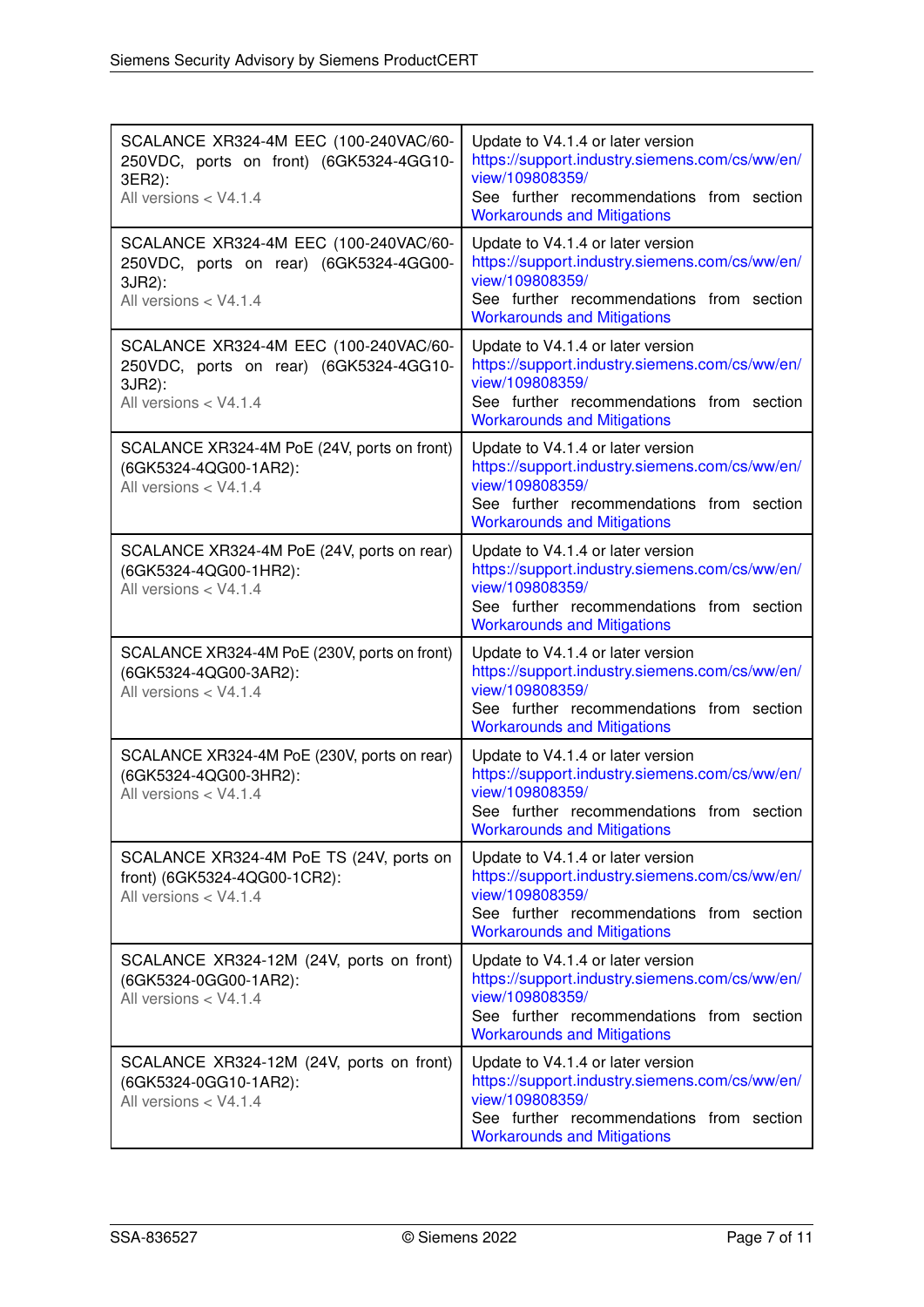| SCALANCE XR324-12M (24V, ports on rear)<br>(6GK5324-0GG00-1HR2):<br>All versions < V4.1.4   | Update to V4.1.4 or later version<br>https://support.industry.siemens.com/cs/ww/en/<br>view/109808359/<br>See further recommendations from section<br><b>Workarounds and Mitigations</b> |
|---------------------------------------------------------------------------------------------|------------------------------------------------------------------------------------------------------------------------------------------------------------------------------------------|
| SCALANCE XR324-12M (24V, ports on rear)<br>(6GK5324-0GG10-1HR2):<br>All versions < V4.1.4   | Update to V4.1.4 or later version<br>https://support.industry.siemens.com/cs/ww/en/<br>view/109808359/<br>See further recommendations from section<br><b>Workarounds and Mitigations</b> |
| SCALANCE XR324-12M (230V, ports on front)<br>(6GK5324-0GG00-3AR2):<br>All versions < V4.1.4 | Update to V4.1.4 or later version<br>https://support.industry.siemens.com/cs/ww/en/<br>view/109808359/<br>See further recommendations from section<br><b>Workarounds and Mitigations</b> |
| SCALANCE XR324-12M (230V, ports on front)<br>(6GK5324-0GG10-3AR2):<br>All versions < V4.1.4 | Update to V4.1.4 or later version<br>https://support.industry.siemens.com/cs/ww/en/<br>view/109808359/<br>See further recommendations from section<br><b>Workarounds and Mitigations</b> |
| SCALANCE XR324-12M (230V, ports on rear)<br>(6GK5324-0GG00-3HR2):<br>All versions < V4.1.4  | Update to V4.1.4 or later version<br>https://support.industry.siemens.com/cs/ww/en/<br>view/109808359/<br>See further recommendations from section<br><b>Workarounds and Mitigations</b> |
| SCALANCE XR324-12M (230V, ports on rear)<br>(6GK5324-0GG10-3HR2):<br>All versions < V4.1.4  | Update to V4.1.4 or later version<br>https://support.industry.siemens.com/cs/ww/en/<br>view/109808359/<br>See further recommendations from section<br><b>Workarounds and Mitigations</b> |
| SCALANCE XR324-12M TS (24V) (6GK5324-<br>0GG00-1CR2):<br>All versions < V4.1.4              | Update to V4.1.4 or later version<br>https://support.industry.siemens.com/cs/ww/en/<br>view/109808359/<br>See further recommendations from section<br><b>Workarounds and Mitigations</b> |
| SCALANCE XR324-12M TS (24V) (6GK5324-<br>0GG10-1CR2):<br>All versions < V4.1.4              | Update to V4.1.4 or later version<br>https://support.industry.siemens.com/cs/ww/en/<br>view/109808359/<br>See further recommendations from section<br><b>Workarounds and Mitigations</b> |
| SIPLUS NET SCALANCE X308-2 (6AG1308-<br>2FL10-4AA3):<br>All versions < V4.1.4               | Update to V4.1.4 or later version<br>https://support.industry.siemens.com/cs/ww/en/<br>view/109808359/<br>See further recommendations from section<br><b>Workarounds and Mitigations</b> |

# <span id="page-7-0"></span>**WORKAROUNDS AND MITIGATIONS**

Siemens has identified the following specific workarounds and mitigations that customers can apply to reduce the risk:

• Restrict access to the affected systems, especially to ports 22/tcp, 161/udp, and 443/tcp to trusted IP addresses only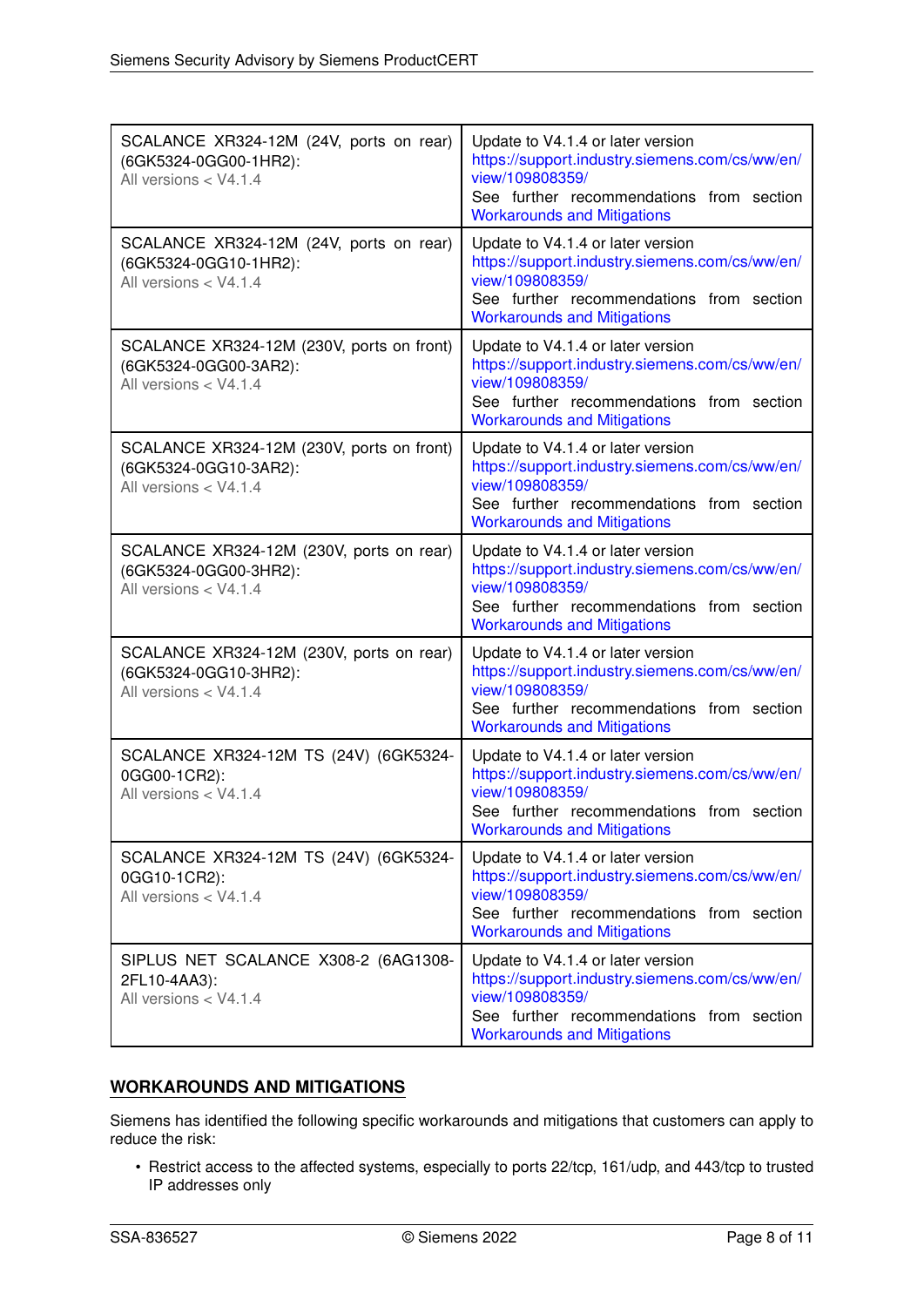- Disable SNMP service, if possible
- Deactivate the webserver if not required, and if deactivation is supported by the product

Product specific remediations or mitigations can be found in the section [Affected Products and Solution.](#page-0-0) Please follow the [General Security Recommendations.](#page-8-0)

# <span id="page-8-0"></span>**GENERAL SECURITY RECOMMENDATIONS**

As a general security measure, Siemens strongly recommends to protect network access to devices with appropriate mechanisms. In order to operate the devices in a protected IT environment, Siemens recommends to configure the environment according to Siemens' operational guidelines for Industrial Security (Download: [https://www.siemens.com/cert/operational-guidelines-industrial-security\)](https://www.siemens.com/cert/operational-guidelines-industrial-security), and to follow the recommendations in the product manuals.

Additional information on Industrial Security by Siemens can be found at: [https://www.siemens.com/](https://www.siemens.com/industrialsecurity) [industrialsecurity](https://www.siemens.com/industrialsecurity)

# **PRODUCT DESCRIPTION**

SCALANCE X switches are used to connect industrial components like Programmable Logic Controllers (PLCs) or Human Machine Interfaces (HMIs).

SIPLUS extreme products are designed for reliable operation under extreme conditions and are based on SIMATIC, LOGO!, SITOP, SINAMICS, SIMOTION, SCALANCE or other devices. SIPLUS devices use the same firmware as the product they are based on.

# **VULNERABILITY CLASSIFICATION**

The vulnerability classification has been performed by using the CVSS scoring system in version 3.1 (CVSS v3.1) [\(https://www.first.org/cvss/\)](https://www.first.org/cvss/). The CVSS environmental score is specific to the customer's environment and will impact the overall CVSS score. The environmental score should therefore be individually defined by the customer to accomplish final scoring.

An additional classification has been performed using the CWE classification, a community-developed list of common software security weaknesses. This serves as a common language and as a baseline for weakness identification, mitigation, and prevention efforts. A detailed list of CWE classes can be found at: [https://cwe.mitre.org/.](https://cwe.mitre.org/)

Vulnerability CVE-2022-25751

Affected devices do not properly validate the HTTP headers of incoming requests. This could allow an unauthenticated remote attacker to crash affected devices.

CVSS v3.1 Base Score 8.2

CVSS Vector [CVSS:3.1/AV:A/AC:L/PR:N/UI:N/S:C/C:L/I:N/A:H/E:P/RL:O/RC:C](https://www.first.org/cvss/calculator/3.1#CVSS:3.1/AV:A/AC:L/PR:N/UI:N/S:C/C:L/I:N/A:H/E:P/RL:O/RC:C) CWE CWE-20: Improper Input Validation

### Vulnerability CVE-2022-25752

The webserver of affected devices calculates session ids and nonces in an insecure manner. This could allow an unauthenticated remote attacker to brute-force session ids and hijack existing sessions.

CVSS v3.1 Base Score 8.8 CVSS Vector [CVSS:3.1/AV:N/AC:L/PR:N/UI:R/S:U/C:H/I:H/A:H/E:P/RL:O/RC:C](https://www.first.org/cvss/calculator/3.1#CVSS:3.1/AV:N/AC:L/PR:N/UI:R/S:U/C:H/I:H/A:H/E:P/RL:O/RC:C) CWE CWE-330: Use of Insufficiently Random Values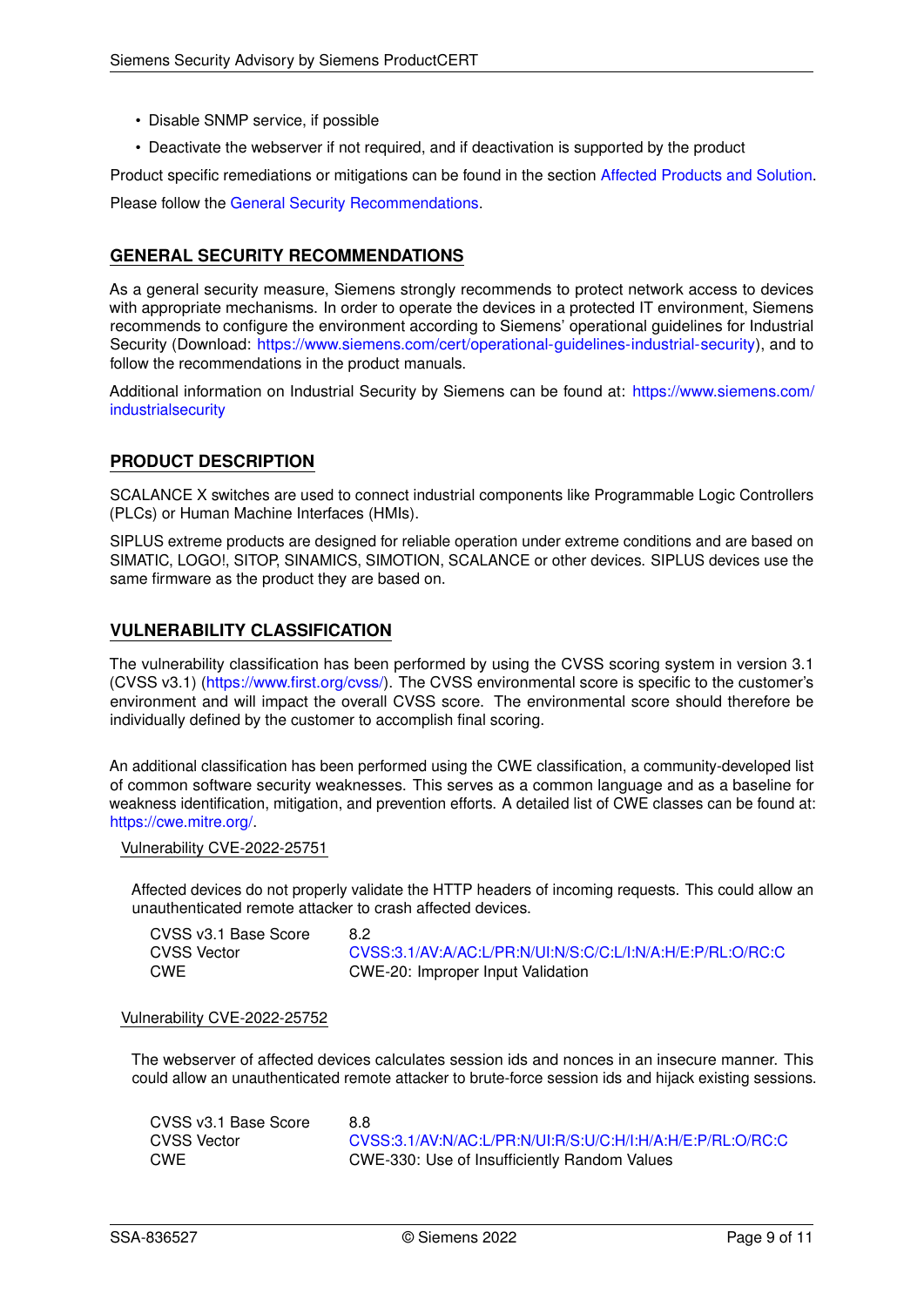#### Vulnerability CVE-2022-25753

The handling of arguments such as IP addresses in the CLI of affected devices is prone to buffer overflows. This could allow an authenticated remote attacker to execute arbitrary code on the device.

| CVSS v3.1 Base Score | 7.5                                                        |
|----------------------|------------------------------------------------------------|
| CVSS Vector          | CVSS:3.1/AV:N/AC:H/PR:L/UI:N/S:U/C:H/I:H/A:H/E:P/RL:O/RC:C |
| CWE                  | CWE-121: Stack-based Buffer Overflow                       |

### Vulnerability CVE-2022-25754

The integrated web server of the affected device could allow remote attackers to perform actions with the permissions of a victim user, provided the victim user has an active session and is induced to trigger the malicious request.

| CVSS v3.1 Base Score |                                                            |
|----------------------|------------------------------------------------------------|
| CVSS Vector          | CVSS:3.1/AV:A/AC:L/PR:N/UI:R/S:U/C:N/I:H/A:H/E:P/RL:O/RC:C |
| CWE                  | CWE-352: Cross-Site Request Forgery (CSRF)                 |

#### Vulnerability CVE-2022-25755

The webserver of an affected device is missing specific security headers. This could allow an remote attacker to extract confidential session information under certain circumstances.

| CVSS v3.1 Base Score | 2.6                                                        |
|----------------------|------------------------------------------------------------|
| CVSS Vector          | CVSS:3.1/AV:A/AC:H/PR:N/UI:R/S:U/C:L/I:N/A:N/E:P/RL:O/RC:C |
| CWE                  | CWE-284: Improper Access Control                           |

#### Vulnerability CVE-2022-25756

The integrated web server could allow Cross-Site Scripting (XSS) attacks if unsuspecting users are tricked into accessing a malicious link. This can be used by an attacker to trigger a malicious request on the affected device.

| CVSS v3.1 Base Score | 79                                                          |
|----------------------|-------------------------------------------------------------|
| <b>CVSS Vector</b>   | CVSS:3.1/AV:A/AC:H/PR:N/UI:R/S:C/C:H/I:H/A:H/E:P/RL:O/RC:C  |
| CWE                  | CWE-80: Improper Neutralization of Script-Related HTML Tags |
|                      | in a Web Page (Basic XSS)                                   |

#### Vulnerability CVE-2022-26334

Affected devices do not properly validate the GET parameter XNo of incoming HTTP requests. This could allow an unauthenticated remote attacker to crash affected devices.

| CVSS v3.1 Base Score | 82                                                            |
|----------------------|---------------------------------------------------------------|
| CVSS Vector          | CVSS:3.1/AV:A/AC:L/PR:L/UI:N/S:C/C:L/I:L/A:H/E:P/RL:O/RC:C    |
| CWE                  | CWE-120: Buffer Copy without Checking Size of Input ('Classic |
|                      | Buffer Overflow')                                             |